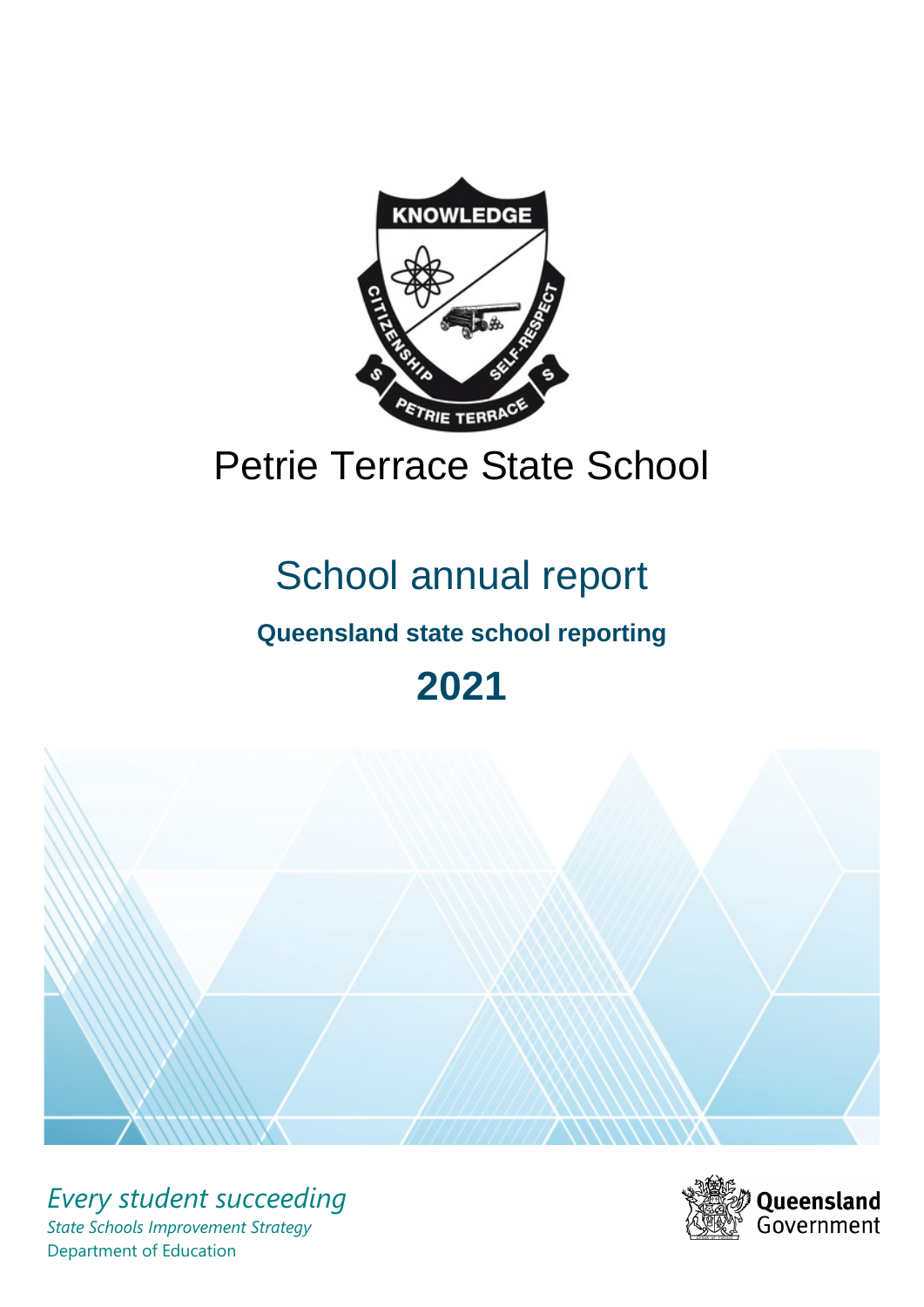**OFFICIAL – Public** Published as information source only. Public information used to create this report may not appear in this format in the public domain Please refer to disclaimer information.

#### **Contact details**

| <b>Postal Address</b> | PO Box 444 Red Hill 4059            |
|-----------------------|-------------------------------------|
| <b>Phone</b>          | (07) 3259 9333                      |
| Fax                   |                                     |
| Email                 | principal@petrieterracess.eq.edu.au |
| Website               | https://petrieterracess.eq.edu.au   |

#### **Disclaimer**

The materials presented in this report are distributed by the Department of Education (the department) as an information source only.

The information and data in this report is subject to change without notice.<br>The department makes no statements, representations, or warranties about the accuracy or completeness of, and you should not rely on, any informa report.

The department disclaim all responsibility and all liability (including without limitation, liability in negligence) for all expenses, losses, damages and costs you might incur as a result of the information in this report being inaccurate or incomplete in any way, and for any reason.

Despite our best efforts, the department makes no warranties that the information in this report is free of infection by computer viruses or other contamination.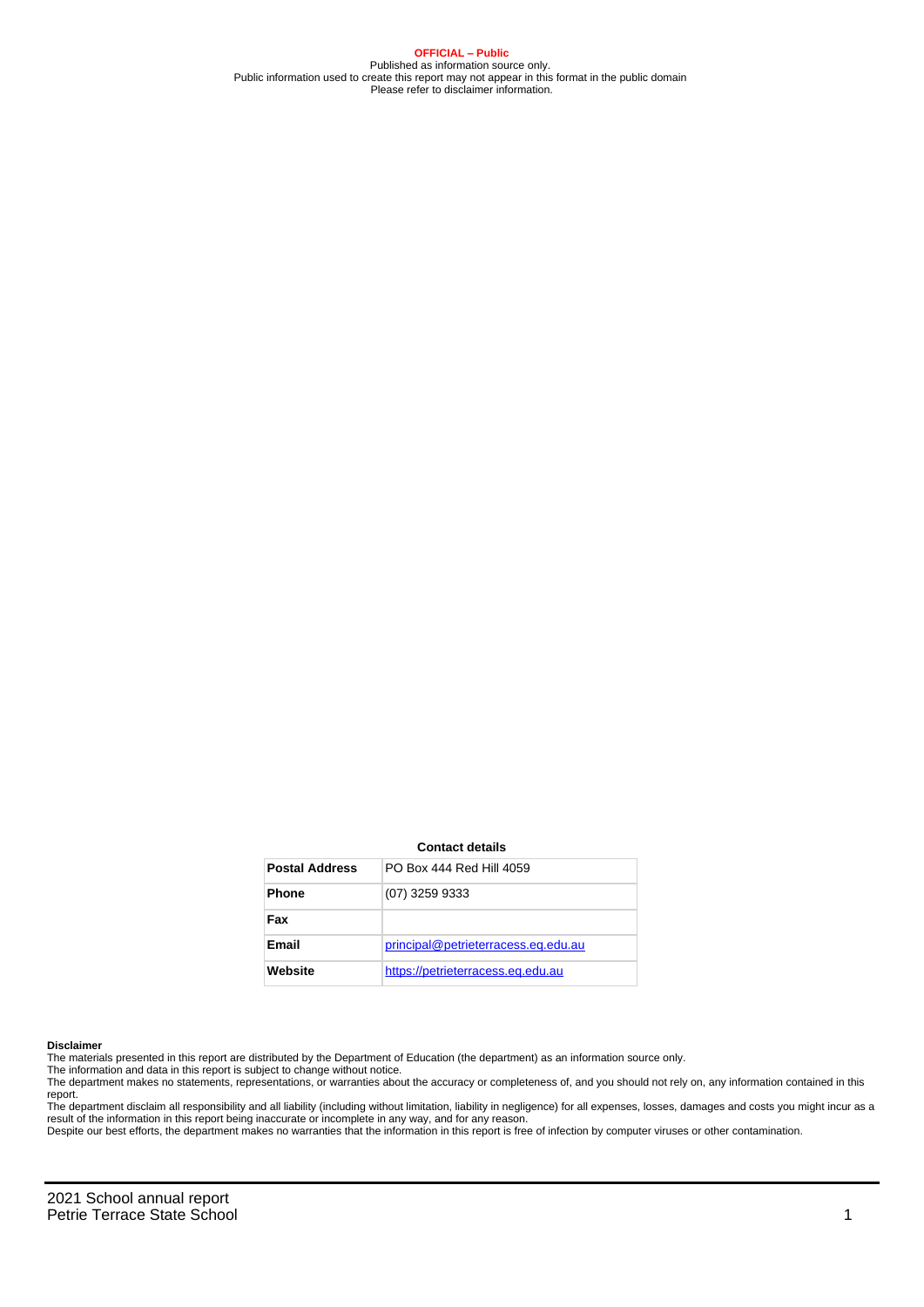| School context                   |                                                                                                                                                                                              |
|----------------------------------|----------------------------------------------------------------------------------------------------------------------------------------------------------------------------------------------|
| Coeducational or single sex      | Coeducational                                                                                                                                                                                |
| <b>Independent Public School</b> | No.                                                                                                                                                                                          |
| Year levels offered in 2021      | Prep Year - Year 6                                                                                                                                                                           |
| Webpages                         | Additional information about Queensland state schools is located on the:<br>My School website<br>Queensland Government data website<br>Queensland Government schools directory website.<br>٠ |

# **Characteristics of the student body**

### **Student enrolments**

#### **Table 1: Student enrolments by year level**

|                   |      | <b>February</b> |      |      | <b>August</b> |      |
|-------------------|------|-----------------|------|------|---------------|------|
| <b>Year Level</b> | 2019 | 2020            | 2021 | 2019 | 2020          | 2021 |
| <b>Prep Year</b>  | 41   | 33              | 37   | 40   | 33            | 38   |
| Year 1            | 43   | 37              | 32   | 42   | 36            | 32   |
| Year 2            | 41   | 37              | 34   | 41   | 36            | 35   |
| Year <sub>3</sub> | 44   | 39              | 34   | 43   | 39            | 35   |
| Year 4            | 38   | 34              | 36   | 38   | 32            | 34   |
| Year <sub>5</sub> | 33   | 35              | 29   | 31   | 37            | 30   |
| Year <sub>6</sub> | 15   | 32              | 29   | 16   | 32            | 26   |
| <b>Total</b>      | 255  | 247             | 231  | 251  | 245           | 230  |

Notes

1. Student counts include headcount of all full- and part-time students at the school.

## **Average class sizes**

#### **Table 2: Average class size information for each phase of schooling**

| <b>Year Levels</b> | 2019 | 2020 | 2021 |
|--------------------|------|------|------|
| Prep – Year 3      | 23   | 21   | 22   |
| Year 4 – Year 6    | 24   | 26.  | 19   |

Notes

1. Classes are measured against the target of 25 students per teacher in Prep to Year 3 and Years 11 to 12, and target of 28 students per teacher in Years 4 to 10. Where composite classes exist across cohorts (e.g. Year 3/4) the class size targets would be the lower cohort target.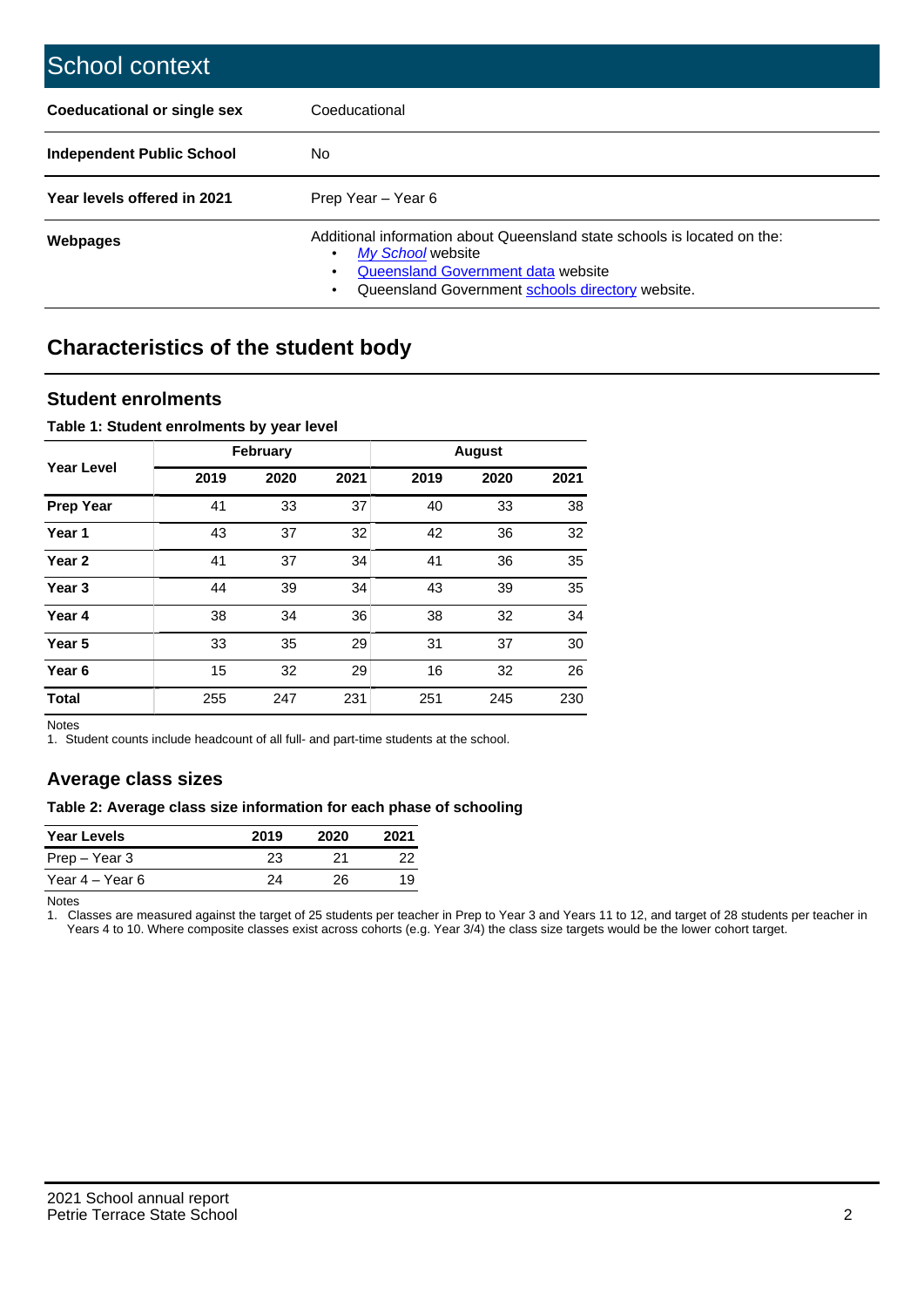## **Respectful relationships education**

To support students' learning, health and wellbeing all state schools are required to implement respectful relationships education through the Prep to Year 10 Australian Curriculum: Health and Physical Education and/or through school pastoral care programs across Prep to Year 12.

### **Parent, student and staff satisfaction**

Tables 3–5 show selected items from the Parent/Caregiver, Student and Staff School Opinion Surveys. In response to the COVID-19 health emergency, the annual school opinion surveys of students, teachers and staff were not administered in 2020. A new time series started in 2021 and data from this collection is not considered directly comparable with earlier collections due to significant methodology changes.

For state level information go to the **[School Opinion Survey](https://qed.qld.gov.au/publications/reports/statistics/schooling/schools/schoolopinionsurvey) webpage**.

#### **Table 3: Parent/Caregiver Survey**

| Percentage of parents/caregivers who agree <sup>1</sup> that:                                               | 2019   | 2020 | 2021   |
|-------------------------------------------------------------------------------------------------------------|--------|------|--------|
| This is a good school.                                                                                      | 94.6%  |      | 100.0% |
| My child likes being at this school. <sup>2</sup>                                                           | 91.9%  |      | 100.0% |
| My child feels safe at this school. <sup>2</sup>                                                            | 97.3%  |      | 98.0%  |
| My child's learning needs are being met at this school. <sup>2</sup>                                        | 89.2%  |      | 85.4%  |
| My child is making good progress at this school. <sup>2</sup>                                               | 89.2%  |      | 93.8%  |
| Teachers at this school expect my child to do his or her best. <sup>2</sup>                                 | 97.3%  |      | 100.0% |
| Teachers at this school provide my child with useful feedback about his or her school<br>work. <sup>2</sup> | 94.3%  |      | 95.9%  |
| Teachers at this school motivate my child to learn. <sup>2</sup>                                            | 89.2%  |      | 98.0%  |
| Teachers at this school treat students fairly. <sup>2</sup>                                                 | 97.1%  |      | 100.0% |
| can talk to my child's teachers about my concerns. <sup>2</sup>                                             | 100.0% |      | 100.0% |
| This school works with me to support my child's learning. <sup>2</sup>                                      | 89.2%  |      | 93.8%  |
| This school takes parents' opinions seriously. <sup>2</sup>                                                 | 77.1%  |      | 93.3%  |
| Student behaviour is well managed at this school. <sup>2</sup>                                              | 75.0%  |      | 93.8%  |
| This school looks for ways to improve. <sup>2</sup>                                                         | 89.2%  |      | 97.8%  |
| This school is well maintained. <sup>2</sup>                                                                | 97.3%  |      | 98.0%  |

Notes

1. Agree represents the percentage of respondents who Somewhat Agree, Agree or Strongly Agree with the statement.

2. Nationally agreed parents/caregiver items.

3. DW = Data withheld to ensure confidentiality.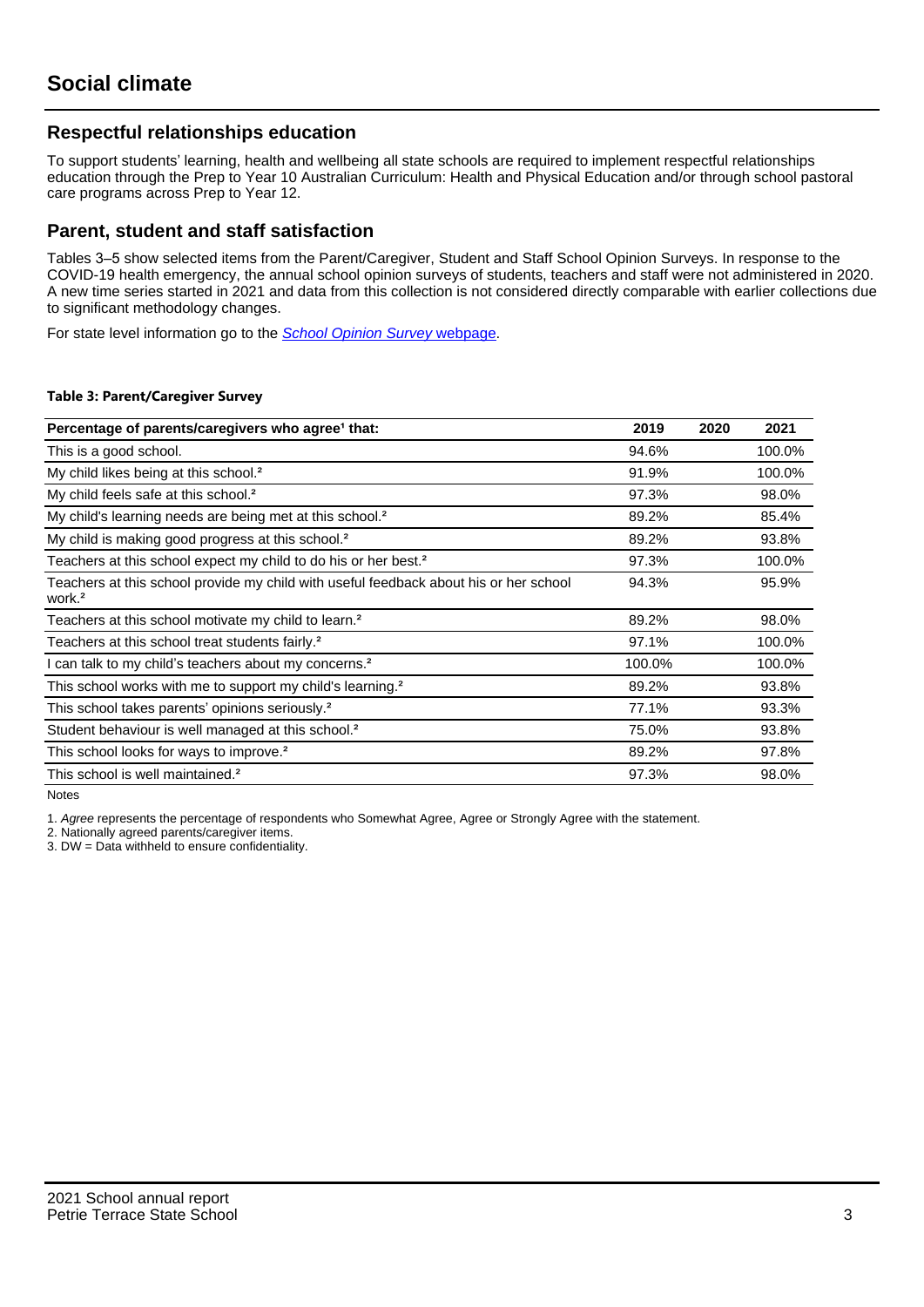#### **Table 4: Student Survey**

| Percentage of students who agree <sup>1</sup> that:                            | 2019   | 2020 | 2021  |
|--------------------------------------------------------------------------------|--------|------|-------|
| I like being at my school. <sup>2</sup>                                        | 97.6%  |      | 81.3% |
| I feel safe at my school. <sup>2</sup>                                         | 100.0% |      | 85.7% |
| My teachers motivate me to learn. <sup>2</sup>                                 | 100.0% |      | 89.1% |
| My teachers expect me to do my best. <sup>2</sup>                              | 100.0% |      | 95.9% |
| My teachers provide me with useful feedback about my school work. <sup>2</sup> | 100.0% |      | 87.5% |
| Teachers at my school treat students fairly. <sup>2</sup>                      | 97.6%  |      | 87.5% |
| I can talk to my teachers about my concerns. <sup>2</sup>                      | 95.1%  |      | 76.6% |
| My school takes students' opinions seriously. <sup>2</sup>                     | 90.2%  |      | 85.1% |
| Student behaviour is well managed at my school. <sup>2</sup>                   | 90.2%  |      | 81.3% |
| My school looks for ways to improve. <sup>2</sup>                              | 100.0% |      | 87.8% |
| My school is well maintained. <sup>2</sup>                                     | 100.0% |      | 91.3% |
| My school gives me opportunities to do interesting things. <sup>2</sup>        | 97.6%  |      | 87.5% |

Notes

1. Agree represents the percentage of respondents who Somewhat Agree, Agree or Strongly Agree with the statement.

2. Nationally agreed student items.

3. DW = Data withheld to ensure confidentiality.

#### **Table 5: Staff Survey**

| Percentage of staff who agree <sup>1</sup> that:                                                            | 2019   | 2020 | 2021   |
|-------------------------------------------------------------------------------------------------------------|--------|------|--------|
| I feel confident embedding Aboriginal and Torres Strait Islander perspectives across the<br>learning areas. | 86.7%  |      | 92.9%  |
| I enjoy working at this school. <sup>2</sup>                                                                | 100.0% |      | 100.0% |
| I feel this school is a safe place in which to work. <sup>2</sup>                                           | 100.0% |      | 100.0% |
| I receive useful feedback about my work at this school. <sup>2</sup>                                        | 88.0%  |      | 86.4%  |
| Students are encouraged to do their best at this school. <sup>2</sup>                                       | 100.0% |      | 100.0% |
| Students are treated fairly at this school. <sup>2</sup>                                                    | 100.0% |      | 95.7%  |
| Student behaviour is well managed at this school. <sup>2</sup>                                              | 88.0%  |      | 91.3%  |
| Staff are well supported at this school. <sup>2</sup>                                                       | 84.0%  |      | 87.0%  |
| This school takes staff opinions seriously. <sup>2</sup>                                                    | 88.0%  |      | 87.0%  |
| This school looks for ways to improve. <sup>2</sup>                                                         | 96.0%  |      | 100.0% |
| This school is well maintained. <sup>2</sup>                                                                | 84.0%  |      | 95.5%  |
| This school gives me opportunities to do interesting things. <sup>2</sup>                                   | 92.0%  |      | 91.3%  |

Notes

1. Agree represents the percentage of respondents who Somewhat Agree, Agree or Strongly Agree with the statement.

2. Nationally agreed staff items.

3. DW = Data withheld to ensure confidentiality.

## **Description of how this school manages non-attendance**

Queensland state schools manage non-attendance in line with the Queensland Department of Education procedures: [Managing Student Absences and Enforcing Enrolment and Attendance at State Schools](https://ppr.qed.qld.gov.au/pp/managing-student-absences-and-enforcing-enrolment-and-attendance-at-state-schools-procedure); and [Roll Marking in State Schools,](https://ppr.qed.qld.gov.au/pp/roll-marking-in-state-schools-procedure) which outline processes for managing and recording student attendance and absenteeism.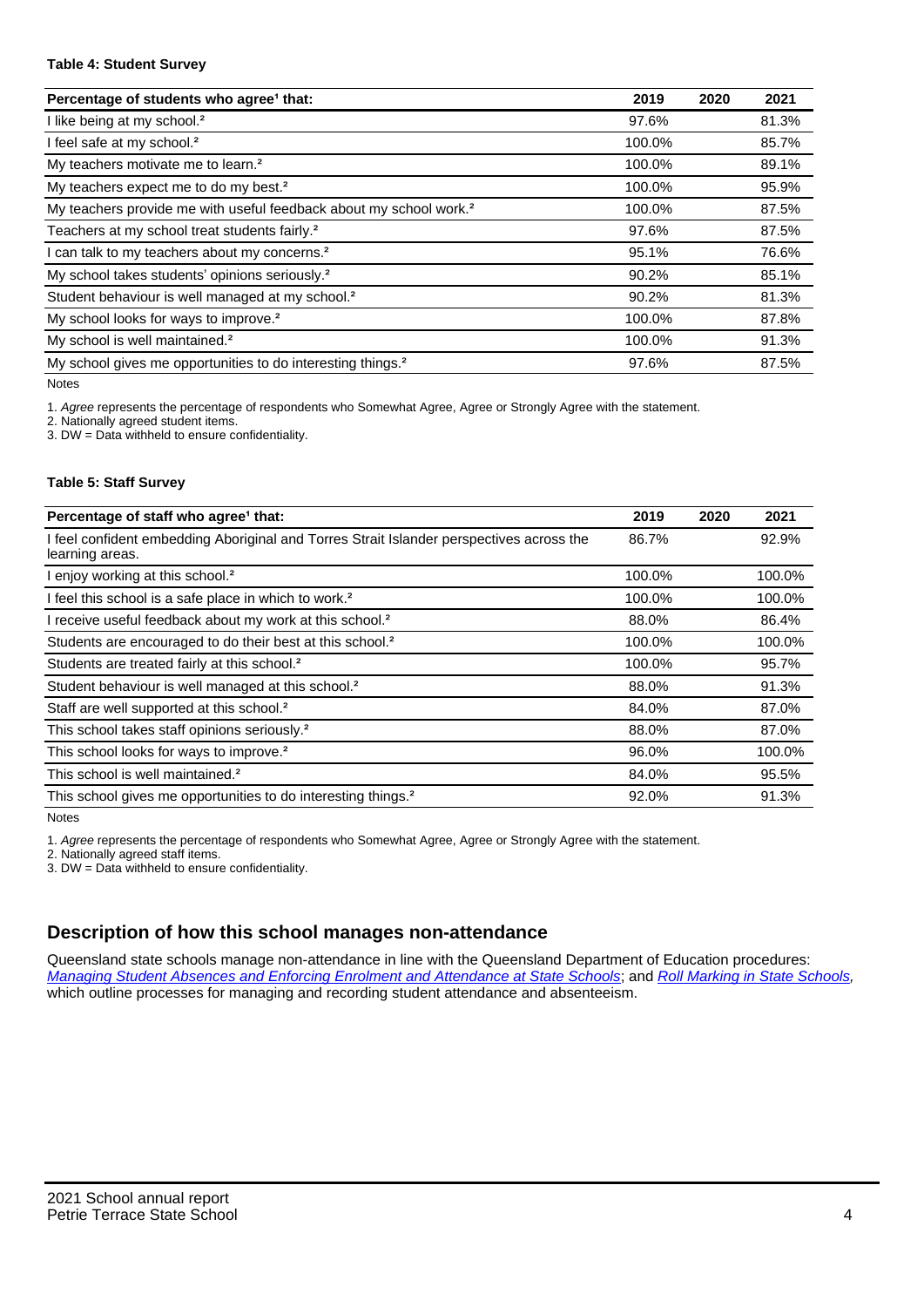## **School disciplinary absences**

#### **Table 6: Count of school disciplinary absences at this school**

| Type of school disciplinary absence | 2019 | 2020 | 2021 |
|-------------------------------------|------|------|------|
| Short suspension                    | 3    | G    |      |
| Long suspension                     |      |      |      |
| Exclusion                           |      |      |      |
| Total                               |      | b    |      |

Notes

1. School disciplinary absence (SDA) data is a total of short suspensions (1–10 days), long suspensions (11–20 days), exclusions and cancellations. 2. The number of SDAs is not the number of students who received an SDA as one student may be suspended several times in a school year. Each time a student is suspended it is recorded as an additional SDA. The data does not reflect the outcomes of appeal decisions.

3. 2020 data was impacted by the COVID-19 health emergency. There were significantly fewer SDAs during the home-based learning period (the first five weeks of Term 2) compared to other years.

# **School funding**

### **School income broken down by funding source**

School income, reported by financial year accounting cycle using standardised national methodologies and broken down by funding source is available via the  $My$  School website.

#### **How to access our income details**

- 1. Click on the My School link <http://www.myschool.edu.au/>.
- 2. Enter the school name or suburb of the school you wish to search.

|  | Search by school name or suburb |  | <b>School sector</b> |  | $\sim$ and $\sim$ represents the set of $\sim$ | <b>State</b> |  |  |  |
|--|---------------------------------|--|----------------------|--|------------------------------------------------|--------------|--|--|--|
|--|---------------------------------|--|----------------------|--|------------------------------------------------|--------------|--|--|--|

3. Click on View School Profile to access the school's profile.



4. Click on Finances and select the appropriate year to view school financial information.

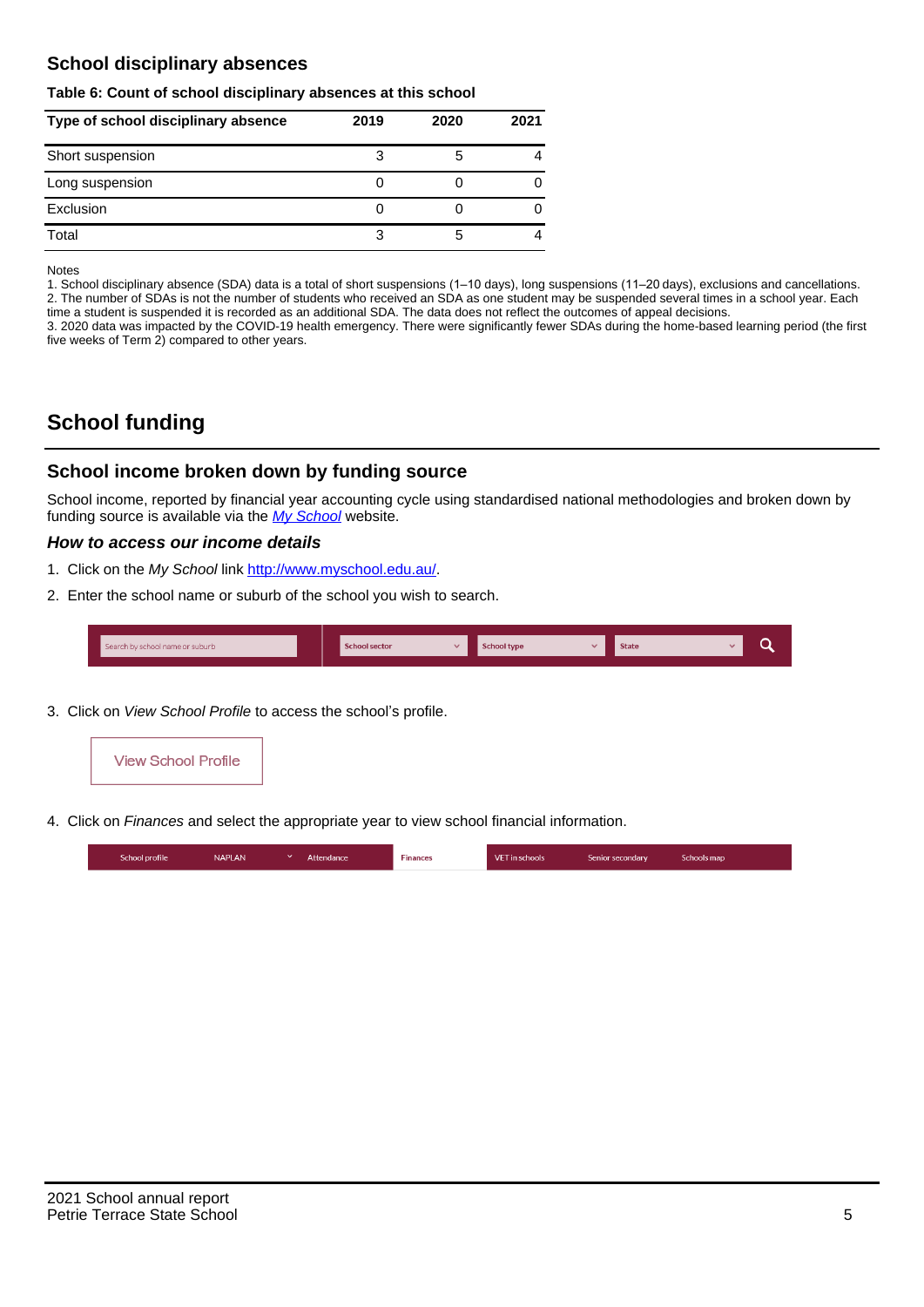# **Teacher standards and qualifications**

The Teacher registration eligibility requirements: Policy (p.1) states:

To be eligible for registration, a person must satisfy the Queensland College of Teachers (QCT) that they meet requirements regarding qualification and experience, or have otherwise met the requirements of the Australian Professional Standards for Teachers (APST). A person must also satisfy the QCT that they are suitable to teach and meet English language proficiency requirements. All these requirements are specified in the Act and the Education (Queensland College of Teachers) Regulation 2005 (the Regulation).

The qualifications required for teacher registration are successful completion of either -

- (a) a four-year initial teacher education program including teacher education studies of at least one year (e.g. a Bachelor of Education, or a double Bachelor degree in Science and Teaching) or
- (b) a one-year graduate initial teacher education program following a degree (e.g. a one-year Graduate Diploma of Education (Secondary) after a three-year Bachelor degree) or
- (c) another course of teacher education that the QCT is reasonably satisfied is the equivalent of (a) or (b). These are considered on a case-by-case basis.

For more information, please refer to the following link:

• <https://www.qct.edu.au/registration/qualifications>

# **Workforce composition**

## **Staff composition, including Indigenous staff**

#### **Table 7: Workforce composition for this school**

|                    | <b>Teaching staff</b><br>Non-teaching staff |      |      | Indigenous staff |      |                 |      |      |      |
|--------------------|---------------------------------------------|------|------|------------------|------|-----------------|------|------|------|
| <b>Description</b> | 2019                                        | 2020 | 2021 | 2019             | 2020 | 2021            | 2019 | 2020 | 2021 |
| Headcount          | 22                                          | 22   | 20   | 21               |      | 16              |      |      |      |
| <b>FTE</b>         | 17                                          | 16   | 16   |                  | 10   | 10 <sub>1</sub> |      |      |      |

Notes

1. Teaching staff includes school leaders.

2. Indigenous refers to Aboriginal and Torres Strait Islander people of Australia.

3. FTE = full-time equivalent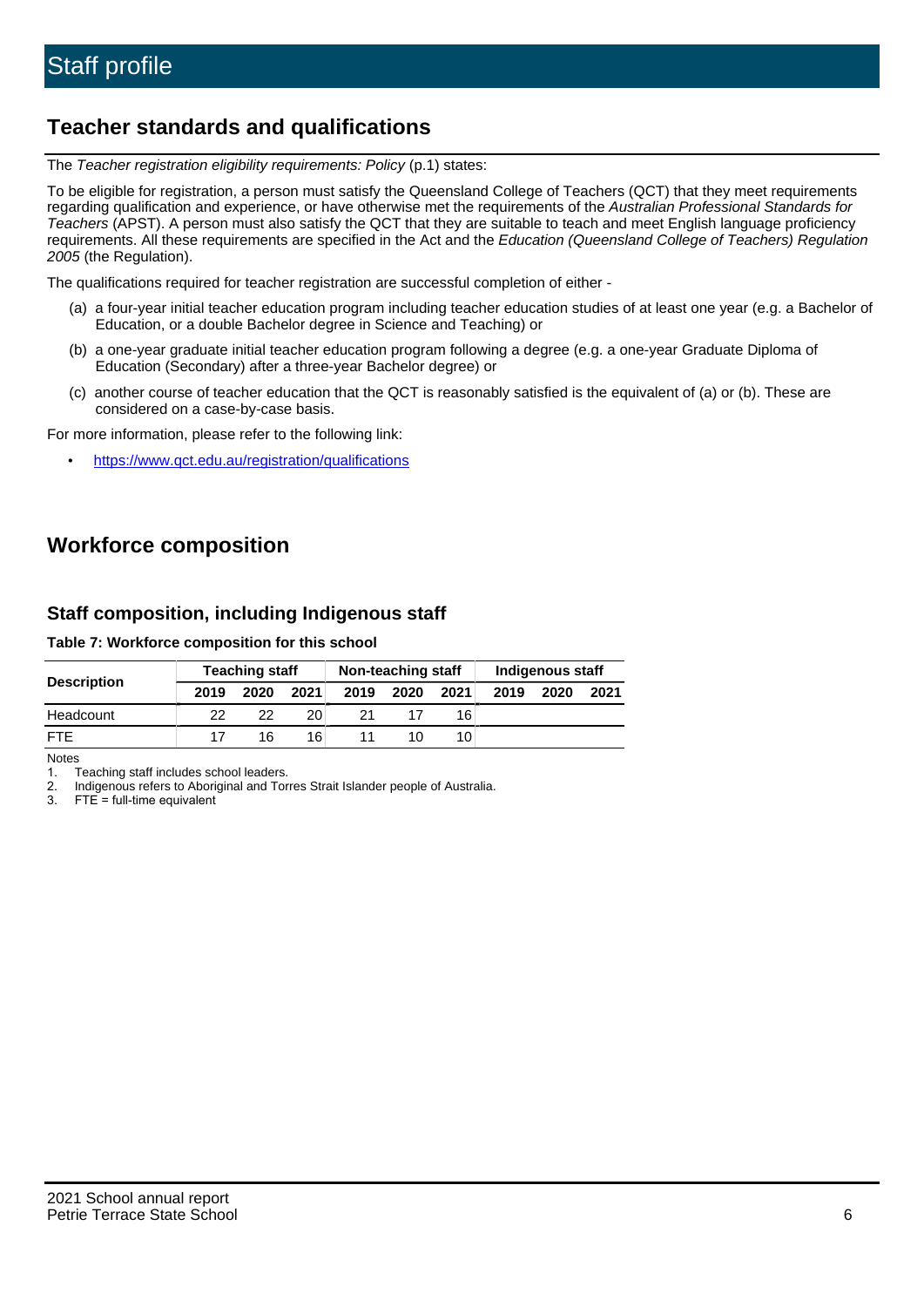# **Key student outcomes**

## **Student attendance**

Tables 8–9 show attendance rates at this school as percentages. In 2020, the COVID-19 health emergency affected student attendance in Queensland Government schools. Comparisons between 2020 and other years' attendance data should not be made.

#### **Table 8: Overall student attendance at this school**

| <b>Description</b>                                  | 2019 | 2020 | 2021 |
|-----------------------------------------------------|------|------|------|
| Overall attendance rate for students at this school | 94%  | 91%  | 93%  |

Notes

1. The attendance rate is the full- and part-time days attended as a percentage of enrolled school days.

2. Full-time students only.

#### **Table 9: Student attendance rates for each year level at this school**

| <b>Year Level</b> | 2019 | 2020 | 2021 |
|-------------------|------|------|------|
| Prep Year         | 94%  | 93%  | 94%  |
| Year <sub>1</sub> | 93%  | 89%  | 94%  |
| Year 2            | 95%  | 90%  | 91%  |
| Year 3            | 94%  | 92%  | 92%  |
| Year 4            | 94%  | 91%  | 94%  |
| Year 5            | 95%  | 90%  | 90%  |
| Year <sub>6</sub> | 94%  | 92%  | 92%  |

Notes

1. The attendance rate is the full- and part-time days attended as a percentage of enrolled school days.

2. Full-time students only.

3. DW = Data withheld to ensure confidentiality